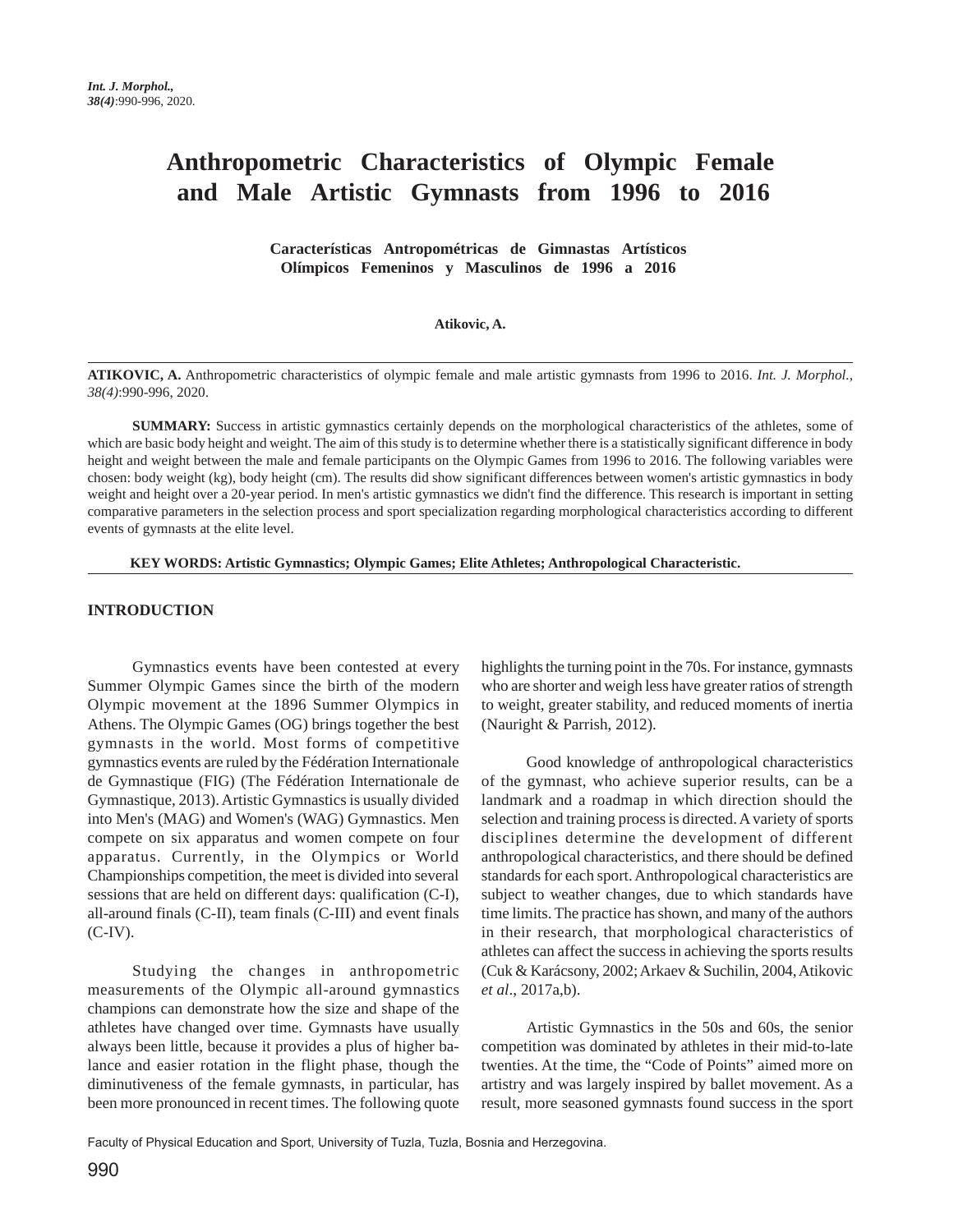by bringing elegance to their routines. Up until 1981, the minimum age for participating in senior competitions was 14 years of age. In 1981, gymnasts were needed to show a minimum of 15 years of age in the calendar year to compete in senior-level competitions. Since 1997, the FIG, the gymnasts had to be at least 16 years old or to be turning 16 within the calendar year in order to take part in the competition as seniors. The regulation for participation at a world championship has been moved up. Today, the limit sits at 18 for MAG and 16 for the WAG (Sands *et al*., 2012; Grossfeld, 2014; The Fédération Internationale de Gymnastique, 2013, Art. 5.2. pg. 37; Atikovic *et al*., 2017a,b).

The aim of this study is to determine whether there is a statistically significant difference in the body height (BH) and body weight (BW) between the disciplines of the male and female participants on the Olympic Games from 1996 to the 2016 year.

## **MATERIAL AND METHOD**

**Samples.** The sample included male and female the Olympic Athletes from Atlanta 1996, Sydney 2000, Athens 2004, Beijing 2008, London 2012, and Rio de Janeiro 2016.

**Variables**. The following variables were chosen: BH, body weight (kg); BW, body height (cm). Data was collected through the site: «Sports Reference» https://www.sportsreference.com/olympics/sports/GYM/ and "The Official Website of the Rio 2016 Olympic Games (Rio 2016 Olympic Games, 2016). Data were collected for each athlete, including: sex (male and female).

**Statistical Analysis.** To evaluate all judge's scores we used Statistical Package for Social Sciences (SPSS, Version 23, IBM, Chicago, Illinois, USA) for Windows to calculate Descriptive Statistics, Levene test confirmed the equality variances, t-test for Equality of Means and Cohen's d effect size. For significance, a 5 percent level of  $(p < .05)$  was considered for all statistic parameters. For the total number

Table I. Body height.

of years of one's age since the date of birth until the first day of the competition qualifications:

Calculation formula =  $DATEDIF$  (days x 0.0027397260273973 years) (1)

#### **RESULTS**

 From the results presented in the (Table I), there are noticeable differences in height of WAG and MAG gymnasts due to the different Olympic Games. We can see how the WAG gymnasts on the OG2012 are, in the average, 155.39 cm high and 151.76 cm the shortest on the WAG OG1996 cm. MAG gymnasts on the OG2016 are, in the average, 167.07 cm high and 166.36 cm the shortest on the MAG OG1996 cm. From the results, certain differences in the severity of the WAG gymnasts are noticeable, due to the different OG. From the table, we can see how the gymnasts do not change the height of the body over time (Fig. 1).

From the results presented in (Table II), there are noticeable differences in the weight of WAG female gymnasts due to the different time. We can see that WAG gymnasts on OG1996 are, in the average, 42.41 cm high and on the OG2016 48.18 kg. The difference of 20 years is also the largest change in body weight in women for 5.77 kg. We can see that the male gymnasts on the OG1996, are on average were the lightest weigh 62.39 kg, and on the OG2016 are, while the gymnasts, on average, weigh 62.93 kg. In men, there is no change in body weight as well as in women over a period of 20 years (Fig. 2).

Conducting the analysis, the gymnasts' height and weight data for each Olympic Games were obtained. Comparing the arithmetic middle and t-test for independent samples, it has been found that there are statistically significant differences in their weight but not in the height. If it comes to the World Championships, the European Championships, or some other competitions, there would most likely be the difference between the disciplines.

|                | ີ  |                             |      |             |                                    |    |        |           |             |      |
|----------------|----|-----------------------------|------|-------------|------------------------------------|----|--------|-----------|-------------|------|
| Summer Olympic |    | Women's Artistic Gymnastics |      |             | Men's Artistic Gymnastics<br>(MAG) |    |        |           |             |      |
| Games          | N  | M                           | SD.  | <b>Skew</b> | Kurt                               | N  | М      | <b>SD</b> | <b>Skew</b> | Kurt |
| 2016           | 97 | 154.64                      | 7.42 | $-.65$      | .23                                | 94 | 167.07 | 6.09      | .23         | .09  |
| 2012           | 96 | 155.39                      | 6.14 | $-.46$      | $-.33$                             | 97 | 167.04 | 5.84      | .23         | .02  |
| 2008           | 98 | 153.85                      | 7.51 | $-.02$      | $-.51$                             | 97 | 166.56 | 5.10      | .72         | 1.29 |
| 2004           | 97 | 153.24                      | 6.83 | .14         | $-.12$                             | 98 | 166.79 | 4.48      | .13         | .21  |
| 2000           | 94 | 153.03                      | 6.51 | $-.25$      | $-.01$                             | 97 | 166.67 | 4.83      | .45         | .10  |
| 1996           | 94 | 151.76                      | 6.71 | .05         | $-.29$                             | 93 | 166.36 | 4.75      | .30         | .04  |

Abbreviation: N – Number number of participants; M – Mean; SD – Standard deviation; Skew. – coefficients of skewness; Kurt. – coefficients of kurtosis.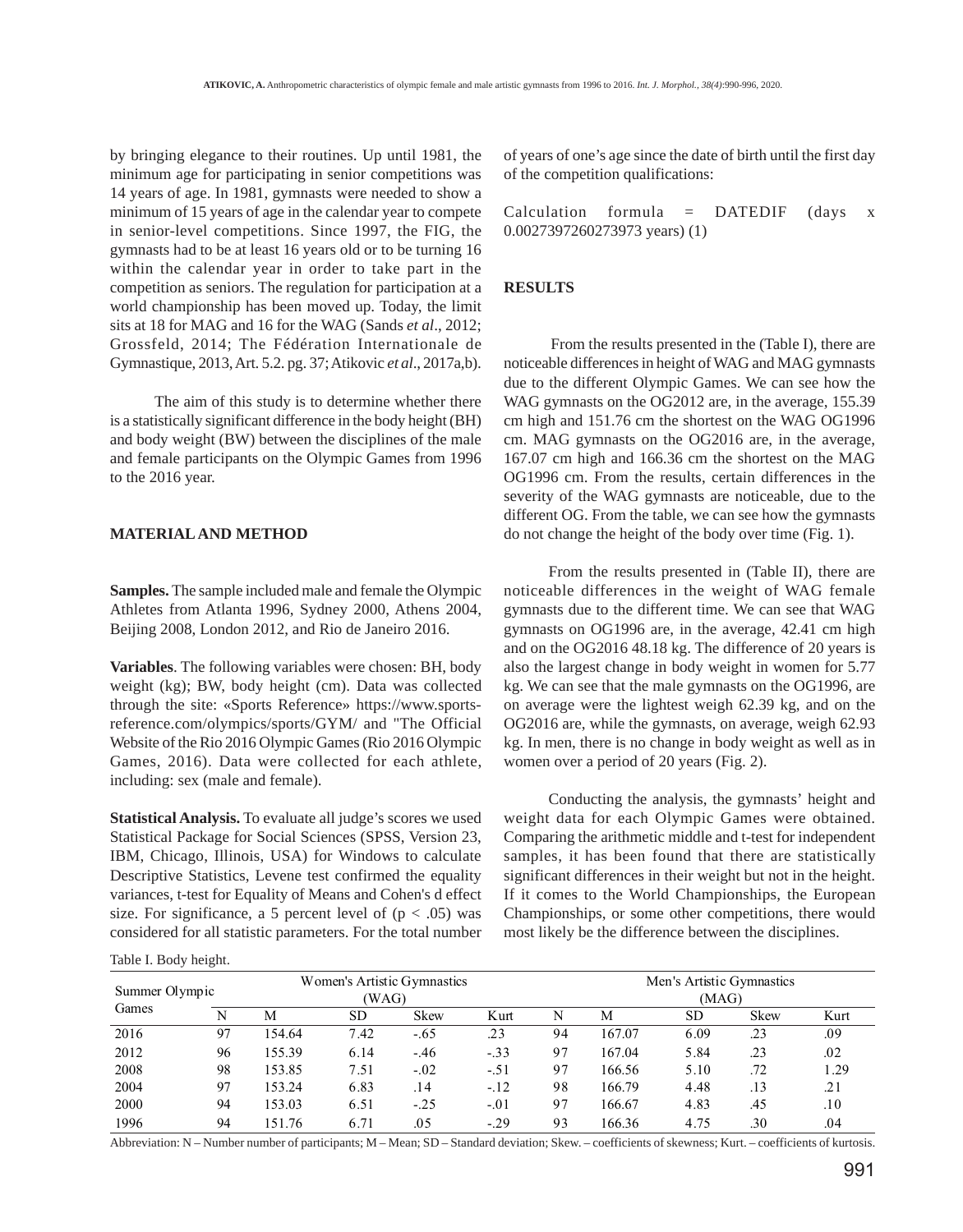

Fig. 1. Body height changes over time. Women's Artistic Gymnastics (WAG) Men's Artistic Gymnastics (MAG)

|  |  |  | Table II. Body weight. |
|--|--|--|------------------------|
|--|--|--|------------------------|

| S ummer<br>Olympic | Women's Artistic Gymnastics<br>(WAG) |       |           |             |        | Men's Artistic Gymnastics<br>(MAG) |       |           |      |        |  |
|--------------------|--------------------------------------|-------|-----------|-------------|--------|------------------------------------|-------|-----------|------|--------|--|
| Games              | N                                    | М     | <b>SD</b> | <b>Skew</b> | Kurt   | N                                  | M     | <b>SD</b> | Skew | Kurt   |  |
| 2016               | 97                                   | 48.18 | 6.70      | $-.40$      | .14    | 94                                 | 62.93 | 6.14      | .42  | .42    |  |
| 2012               | 83                                   | 47.86 | 6.31      | $-.31$      | .01    | 91                                 | 62.97 | 6.08      | .22  | $-.48$ |  |
| 2008               | 97                                   | 45.61 | 6.66      | $-.08$      | $-.81$ | 96                                 | 62.68 | 5.57      | .18  | $-.49$ |  |
| 2004               | 97                                   | 44.90 | 6.70      | .07         | $-.58$ | 98                                 | 62.94 | 5.55      | .17  | $-.03$ |  |
| 2000               | 94                                   | 44.44 | 6.46      | $-.20$      | .12    | 97                                 | 62.69 | 5.34      | .38  | .53    |  |
| 1996               | 92                                   | 42.41 | 5.08      | .30         | $-.02$ | 93                                 | 62.39 | 4.98      | .26  | .16    |  |

Abbreviation: N – Number number of participants; M – Mean; SD – Standard deviation; Skew. – coefficients of skewness; Kurt. – coefficients of kurtosis.



Fig. 2. Body weight changes over time. Women's Artistic Gymnastics (WAG). Men's Artistic Gymnastics (MAG)

The results in (Fig. 3) of independent t test were significant, t test (187) = 6.64, p < .000, d = .97, r = .43, indicating that there are significant differences between WAG

body weight 2016 ( $M = 48.18$ , SD = 6.70, n = 97) and the WAG body weight 1996 ( $M = 42.41$ , SD = 5.08, n = 92). The effectsize, r was small .43. The mean difference is 5.77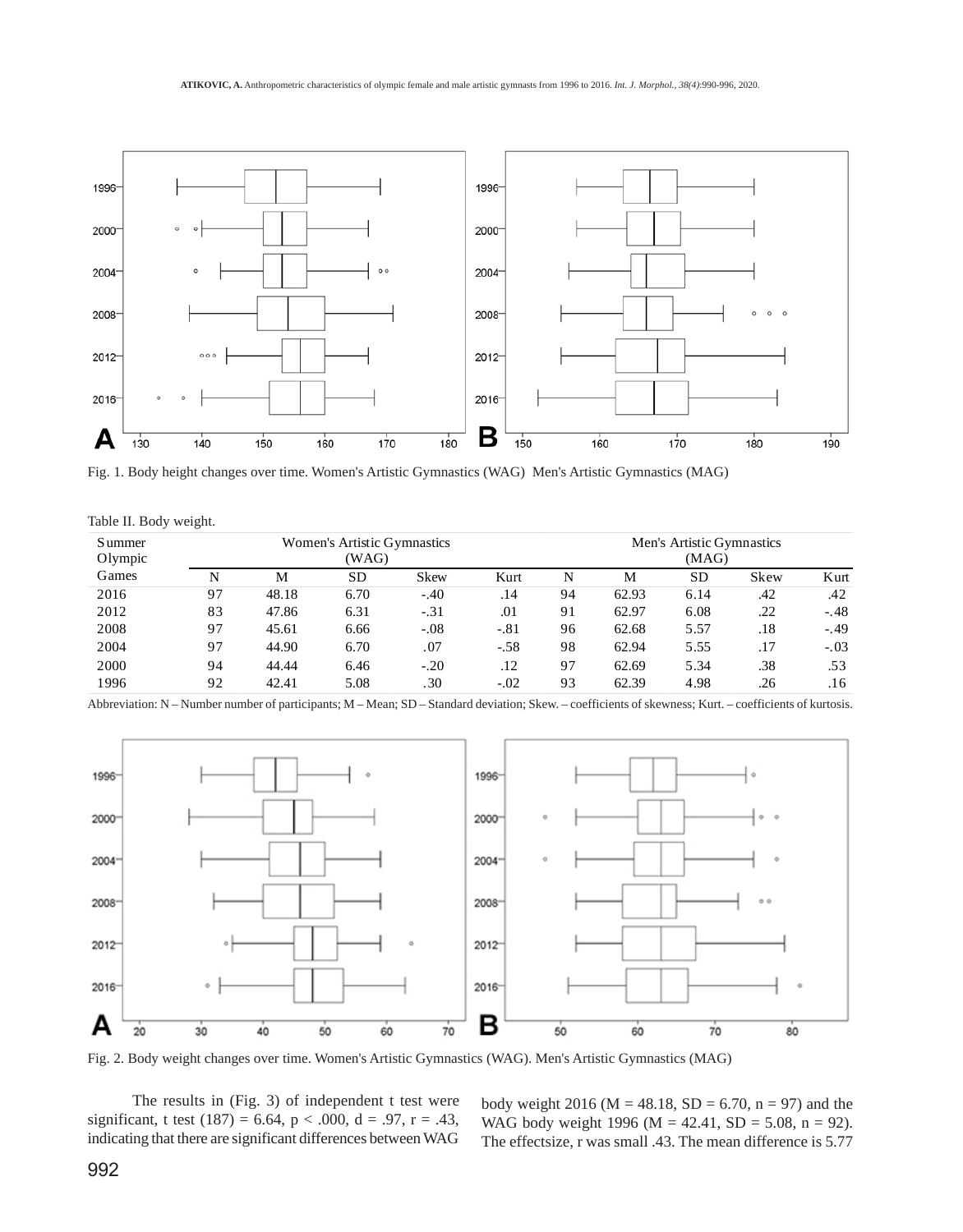

Fig. 3. The differences in body weight over time (kg)

kg. The second biggest results of independent t test were significant, t test (189) = 3.92,  $p < .000$ ,  $d = .57$ ,  $r = .27$ , indicating that there are significant differences between WAG weight 2016 ( $M = 48.18$ , SD = 6.70, n = 97) and the WAG weight 2000 (M = 44.44, SD = 6.46, n = 94). The effect size, r was small .27. The mean difference is 3.73 kg. The next one biggest results of independent t test were significant, t test (192) = 3.40,  $p < .001$ ,  $d = .49$ ,  $r = .23$ , indicating that there are significant differences between WAG weight 2016 ( $M = 48.18$ ,  $SD = 6.70$ ,  $n = 97$ ) and the WAG weight 2004 (M = 44.90, SD = 6.70, n = 97). The effect size, r was small .23. The mean difference is 3.27 kg. The last one results of independent t test were significant, t test  $(192) = 2.60$ ,  $p < .008$ ,  $d = .38$ ,  $r = .18$ , indicating that there are significant differences between WAG weight  $2016$  (M = 48.18, SD = 6.70, n = 97) and the WAG weight 2008 (M = 45.61,  $SD = 6.66$ ,  $n = 97$ ). The effect size, r was small .18. The mean difference is 2.56 kg.

The results in (Fig. 4) of independent t test were significant, t test (189) = 2.81,  $p < .005$ ,  $d = .40$ ,  $r = .20$ , indicating that there are significant differences between WAG height 2016 (M = 154.64, SD = 7.42, n = 97) and the WAG height 1996 (M = 151.76, SD = 6.71, n = 94). The effect size, r wassmall .20. The mean difference is 2.88 cm.



Fig. 4. The differences in body height over time (cm)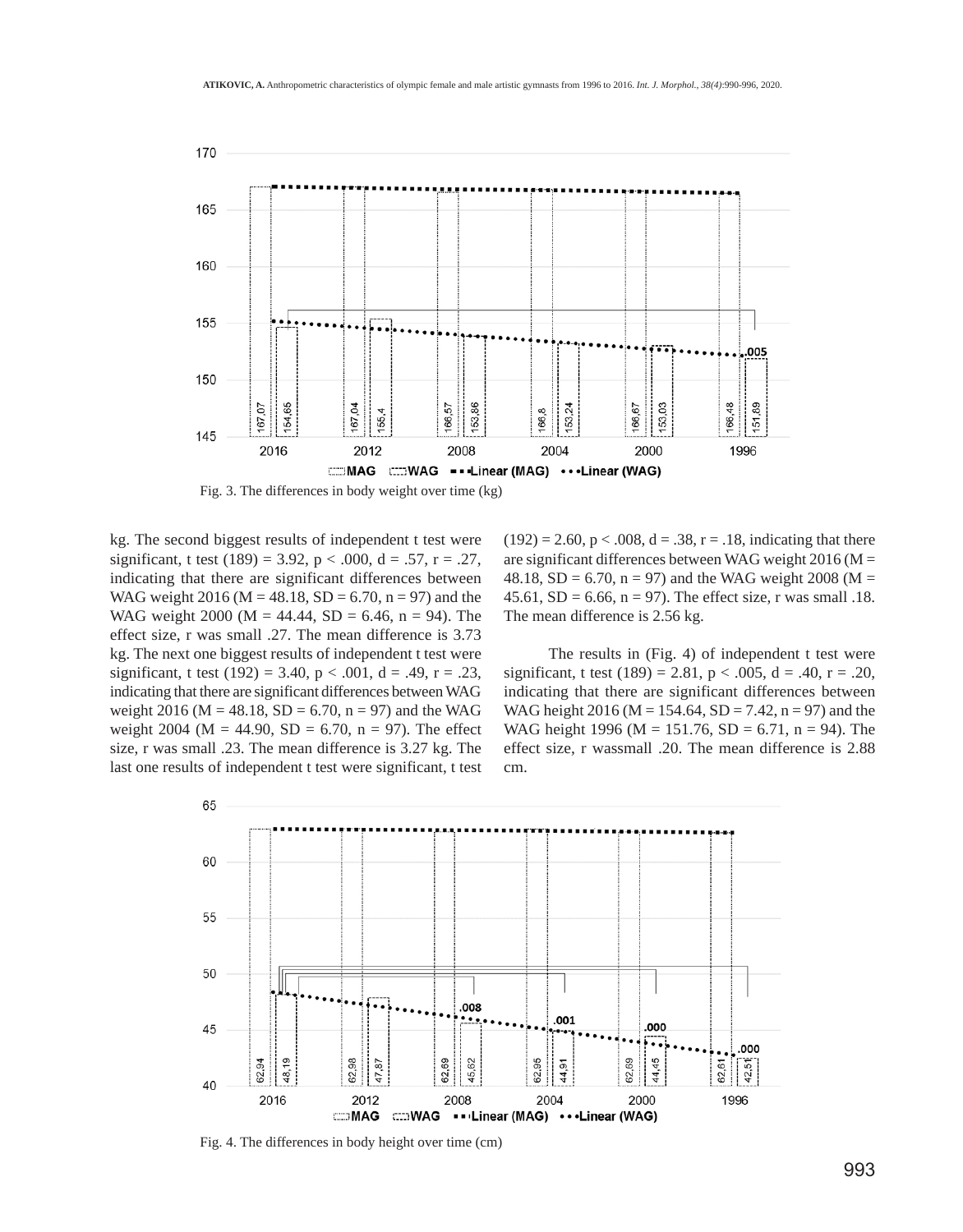This chronological age (Fig. 5) survey on the time scale from 1996 to 2016 showed the age of top male gymnasts at OG increasing by 2.5 years [OG1996,  $(n =$ 111, 22.74±2.58); OG2000, (n = 97, 23.33±3.19); OG2004,  $(n = 98, 24.61 \pm 3.25)$ ; OG2008  $(n = 98, 25.06 \pm 3.49)$ ; OG2012,  $(n = 98, 24.97 \pm 4.09)$ ; OG2016,  $(n = 97,$  25.24±3.87)]. The results show that the top female gymnasts chronological age increased to 4.02 years [OG1996,  $(n =$ 105, 16.77±2.02); OG2000, (n = 97, 17.65±2.10); OG2004,  $(n = 98, 18.73 \pm 2.85)$ ; OG2008  $(n = 97, 19.01 \pm 3.03)$ ; OG2012,  $(n = 96, 20.43\pm3.65)$ ; OG2016,  $(n = 98,$ 20.79±4.36)].



Fig. 5. Chronological age gymnasts at Olympic Games (yrs).

# **DISCUSSION**

28

 Skrelj, 1934 carried out the characteristics of anthropometric variables for the Sokol gymnasts in [1933; n=186; BH M=169.03, SD=4.57; BW M=65.64, SD=5.91]. Unfortunately, Sˇkerlj (1934) did not provide measures of standard age deviation in order to make calculations of statistical differences between then and now. Rozin & Ceburaev (1981) published results of top gymnasts at [OG1964; BH M=167.7, SD 6.4, BW M=63.6, SD=7.2; 1968 BH M=167.9 SD=6.9, BW M=63.9, SD=6.9; 1972 BH M=169.1, SD=5.0, BW M=64.2, SD=4.7; 1976 BH M=166.7, SD=5.6, BW M=61.1, SD=5.2; 1980 BH M=168.2, SD=4.6, BW M=62.8, SD=5.0]. In 2000, a World Cup in male Gymnastics was organised in Ljubljana (Slovenia). The meeting was attended by 40 competitors. This competition presented an opportunity for  $C^{\prime}$ uk & Karácsony (2007) to measure physical characteristics of top male gymnasts. Authors presented characteristics of anthropometric variables for contemporary gymnasts in 2000 [n=40, BH M=168.08, SD=6.25, min=185.50, max=157.40 BW M=66.45, SD=8.15, min=84.8, max=51.9].

The results of the anthropometric data male gymnast are presented by other authors [OG1928 Amsterdam; n=19, BH=166.6, BW=64.1, Polish gymnasts (Dybowska & Dibowski, 1928; Claessens *et al*., 1991), OG1948 London; n=15, BH=172.7, BW=74.5, (Cureton, 1951; Claessens), OG1964 Tokyo; n=122, BH=167.2, BW=63.3, (De Garay *et al*., 1974; Claessens), OG1968 Mexico City; n=28, BH=167.4, BW=65.5 (De Garay *et al*.; Claessens), OG1972 Munich; n=126, BH=168.0, BW=64.1 (Hirata, 1979), OG1976 Montreal; n=101, BH=168.5, BW=62.0, (Hirata, 1979), WC1983 Budapest; n=169, BH=167.8, BW=62.4 (Gajodos, 1984), WC1987 Rotterdam; n=165, BH=167.0, BW=63.6 (Claessens), WC1989 Rotterdam; n=165, BH=167.0, BW=63.6 (Claessens).

The results of the anthropometric data female gymnast are presented by other authors [OG1964 Tokyo; n=102, BH=157.0, BW=52.0, (Hirata, 1966, 1979), OG1968 Mexico City; n=21, BH=156.9, BW=49.8 (De Garay *et al*.; Claessens), OG1972 Munich; n=133, BH=159.0, BW=49.5 (Hirata, 1979), OG1976 Montreal; n=93, BH=159.0, BW=48.0, (Hirata, 1979), WC1983 Budapest; n=161, BH=154.4, BW=44.0 (Gajdosˇ, 1984), WC1987 Rotterdam;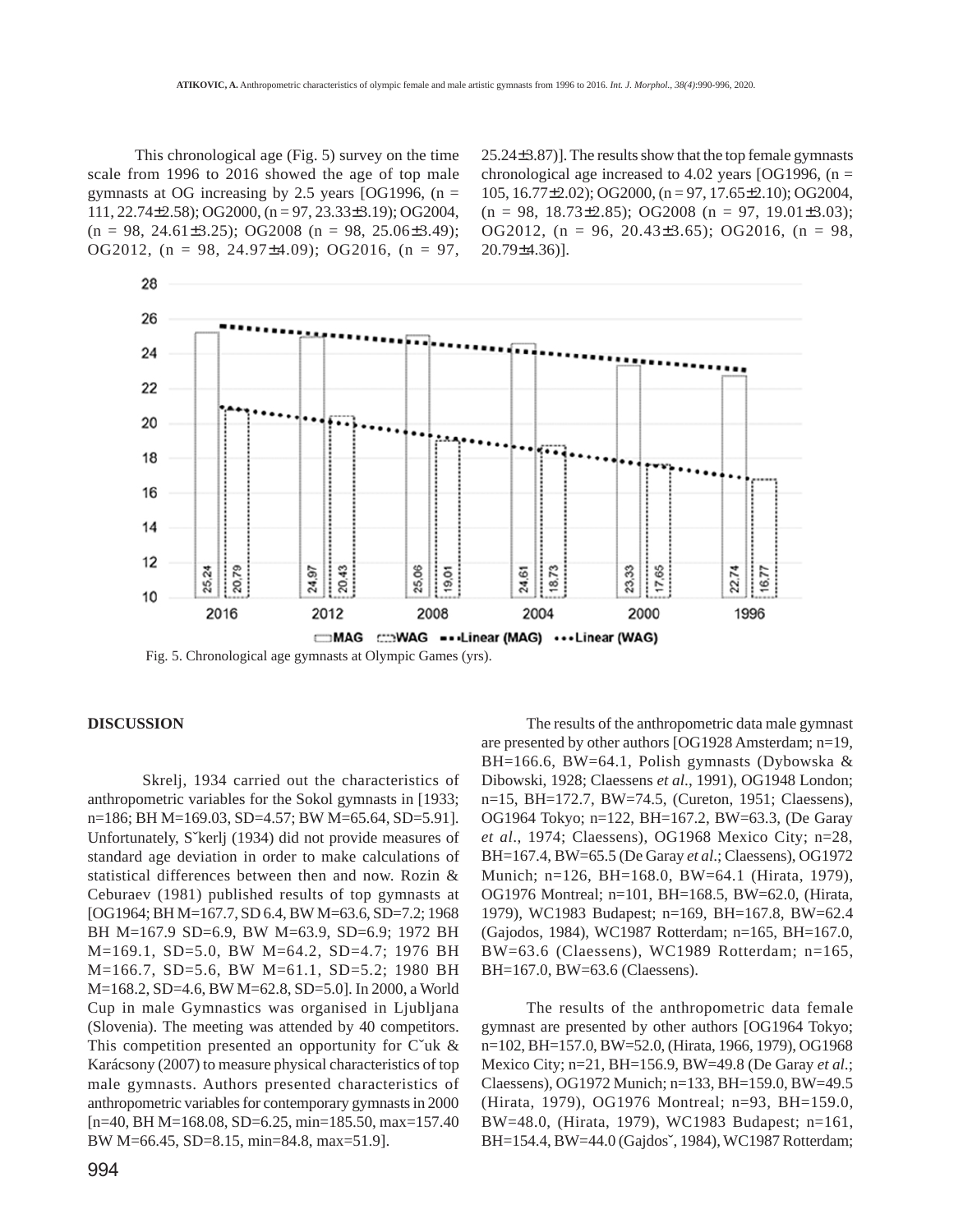n=165, BH=167.0, BW=63.6 (Claessens), WC1989 Rotterdam; n=201, BH=154.3, BW=45.6 (Claessens).

The analysis of the anthropometric characteristics of male gymnasts are also presented in the book «Rings» author's Cuk & Karácsony the best teams morphologic characteristics at WC in Dortmund, 1994 (Russia: BH M=165, BW M=65; China: BH M=164, BW M=56; Belarus: BH M=166, BW M=60; Ukraine: BH M=166, body BW M=61; JPN: BH M=164, BW M=59; GER: BH M=164, BW M=59).

By comparing these results with the results obtained through the research are relatively similar (Moznik *et al*., 2013). Gymnasts in 2007 and 2011 were tall, around 166 cm and weighed around 62 kg. As for the differences in height and weight by individual disciplines, there's not a lot of difference compared to the measurements carried out in 1933 and 2000, so their research has shown that there is still a difference between the gymnasts in the cut and the bars, which are still taller and heavier than gymnasts on rings and vault. From this research, it is obvious that the top gymnasts are all shorter and weigh less. The trend of the height and weight of the gymnasts is determined by the development of gymnastics in which today dominate strong reflections, large amplitude, a longer stay in the air, fast rotation, and elements with more than one rotation around the transverse and longitudinal axis (The Fédération Internationale de Gymnastique), for which smaller body is much more convenient than the larger one. Also, it has been established that the age of the top gymnasts has increased on average if we compare it with 1933 and the year 2000 (Cuk *et al*.).

An analysis of all the female US Olympic gymnastics teams by (Sands *et al*., 2012), found that when using linear correlations height, mass, age, BMI have been declining since 1956. This is the same as the result below, in this analysis of just the Olympic champions. However, against this trend, second-order polynomial curve fits indicated that in the last four OG the gymnastics have been getting heavy. The best US Olympic team finishes were accomplished when the teams were not the smallest, lightest, or leanest but greater than the lowest recorded values. The minimum age rule modifications may have played a role in the athlete size changes along with a shift from the near dominance of the former communist Eastern Bloc.

A number of athletes competing in each sport OG2012 and as a percentage of the total. Artistic gymnastics n=198 or 1.8 % all athletes (n=10881) at OG2012, (The Guardian, 2016). The average heights of the Olympic allaround gymnastics champions have generally decreased in the data shown from 1956 until 2012. The decrease in height

is more pronounced for women than men. The BW of the Olympic all-around gymnastics winners has generally decreased in the data shown from 1956 until 2012, in line with changes in height. The decrease in weight is more pronounced for women than men (Topend Sports, 2016).

Dr. Kevin Thomson, wrote about the physical qualities of gymnasts for the BBC, noted that «being small» helps with rotational skills (for example, somersaults with multiple rotations). For the same reason, gymnasts also tend to have short arms and legs (Thomson, 2016). Dr. Malina, suggested most gymnasts are short because they have short parents, rather than because over-training stunted their growth. However, the fact that gymnasts are small can't all be credited to self-selection (Tanner *et al*., 1983; Moss, 2016). A study published (Bass *et al*., 2000) found that, while the sport does draw women who are short and have delayed bone age (means that your skeletal maturation is lagging behind your actual age), gymnastics training can have some impact on growth.

The results (Atikovic *et al*., 2017a,b) not showed significant differences between six apparatus in men's artistic gymnastics and four in women's artistic gymnastics in body height and weight. In the OG 2016, women are on average shorter than men for 12.34 cm and weightless for 14.75 kg. Correlations between body height and weight amounts to (MAG:  $r = .71$ ;  $p < 0.01$ ) and (WAG:  $r = .75$ ;  $p < 0.01$ ). Atikovic´ *et al*. (2017a,b) show also in the last 15 years, there has been identified a linear and second-order polynomial-regression increase in the age structure of participants in MAG and WAG in the largest world competitions. In the analyzed period of time, MAG and WAG age of gymnasts increased. The male gymnasts from 2003 to 2016 are on average older for 2.3 years and female gymnasts for 3.3 years. In the upcoming period, we do expect (with apparatus specialization) that age will rise. Changes in the General Rules and Code of Points by the Fédération Internationale de Gymnastique after 1997 years the trend is a significant change in the Olympic Games for WAG.

#### **CONCLUSIONS**

 Defining the influence of morphological characteristics to the final performance in particular gym activities is extremely important. The reasons for this claim can be presented through the following points:

on the basis of accurately established importance of some morphological features of the final result, one can safely approach to the selection and orientation.